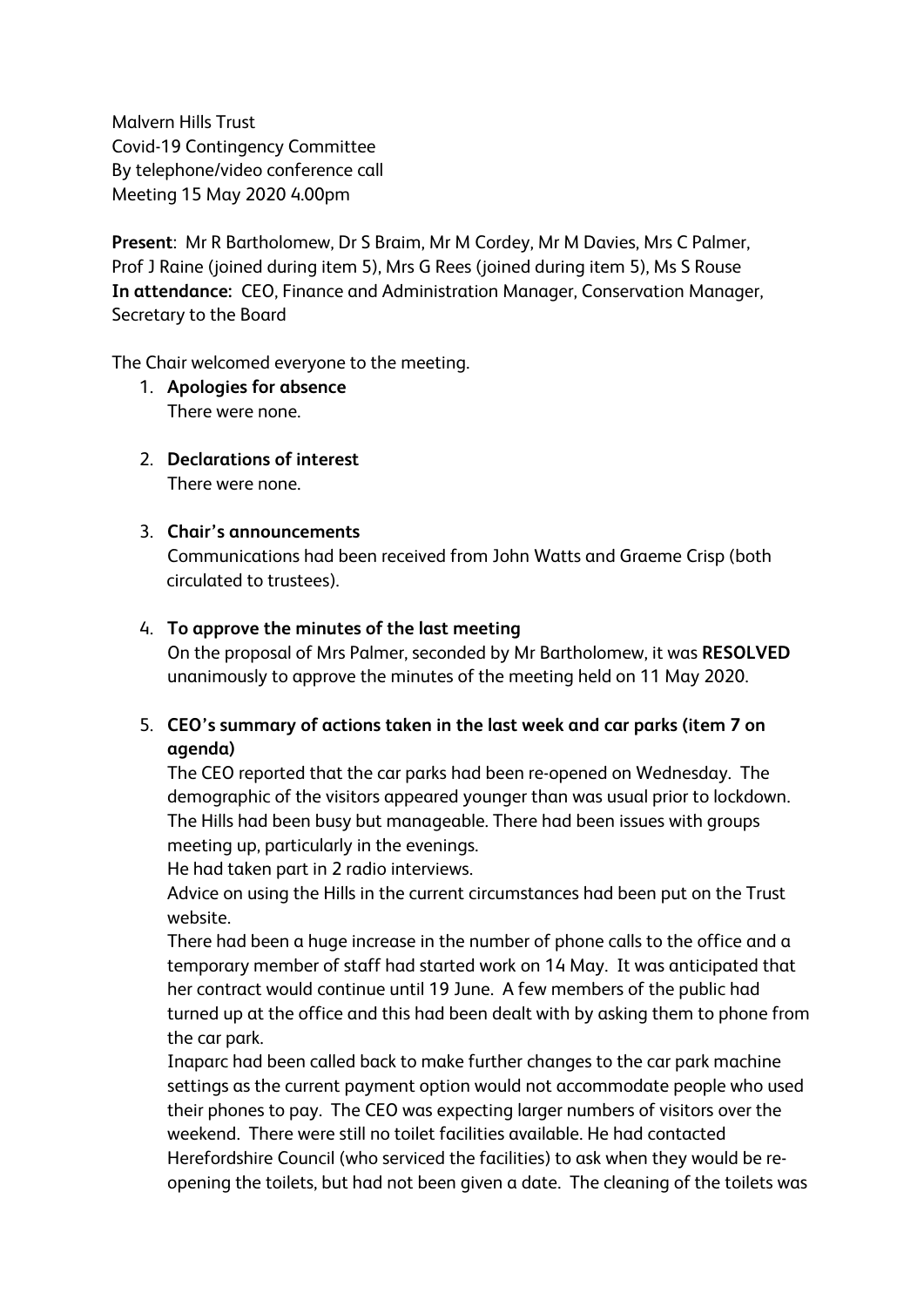subcontracted to Balfour Beatty and they had reportedly furloughed or redeployed the relevant staff.

The wardens had been asked to adopt a precautionary approach when dealing with transgressions of the byelaws by members of the public. If in doubt, they had been told not get into close proximity and to call for support if necessary. Some practical issues had come to light – it had become extremely difficult to contact the police on 101 and he was concerned that at the British Camp car park, where the phone signal was not always adequate, queues for the ticket machine might form. It might be necessary to revert to accepting cash at this machine. The Finance and Administration Manager reported that quote for setting up the website to take payment for passes online was £3,000 and the Trust had been told that the work would not be finished for 3 – 4 weeks. Pass sales would be past their peak by that stage and it was agreed that this was not worth doing. There was an option available on the website for people to pay by BACS and to complete a form which they could E-mail in. It was anticipated that there would be a very concentrated period of pass sales over the next few weeks as residents' passes were renewed. The renewal date for residents' passes henceforth would be 31 May.

### 6. **Financial update**

The Finance and Administration Manager reported that there was nothing to add in relation to the JRS. The Trust's application for the Retail, Hospitality and Leisure grant had been turned down as the Trust did not meet the criteria. The Finance and Administration Manager went through the paper. The CEO reported that no one had tendered for the work on the sewage treatment plant at British Camp. He had contacted two of the prospective firms and both said they had been unable to tender as they were understaffed. He intended to reissue tender documents with a new deadline.

### 7. **Any other matters for discussion (item 8 on the agenda)**

In relation to Dr Crisp's letter, the Committee acknowledged that it should have made sure other trustees were given notice of the intention to re-open of the car parks. It was suggested that a standing agenda item be added "any urgent communications" as a reminder should any such an issue arise again. Press releases could be copied to the trustees. Otherwise the Committee felt there was nothing to add to the responses which the letter had generated from fellow trustees.

In response to Mr Watts' letter, the Committee wished to make clear that the contents of the letter were Mr Watts' personal views and asked for a copy to be circulated to all trustees with that caveat.

Mr Davies said that the Trust was neither mandated nor resourced to police public compliance with the Coronavirus Regulations on the Hills. The CEO added that it was impossible for the Trust to do so.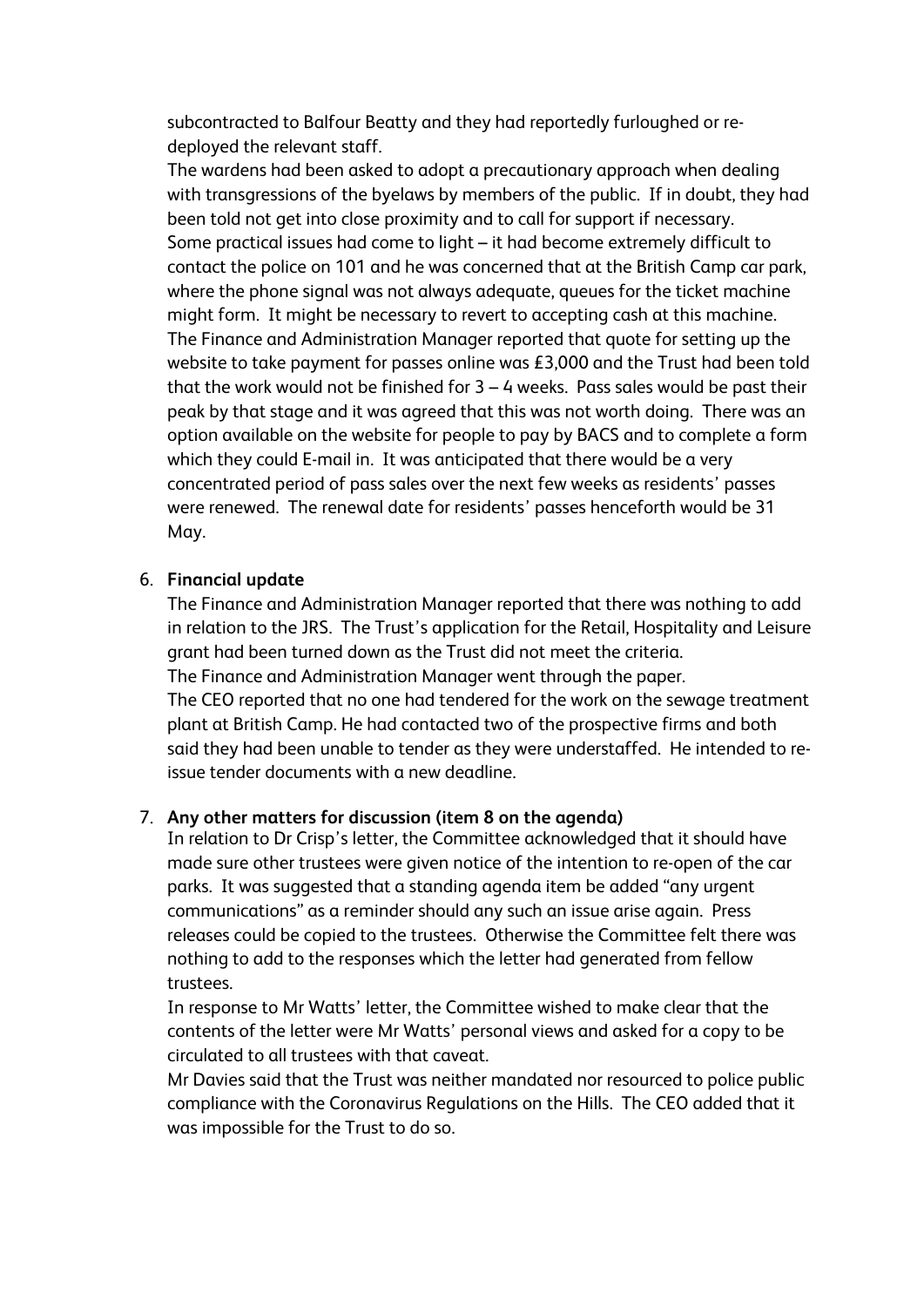It was agreed that it was not appropriate or lawful to discriminate against sections of the public who wanted to visit the Hills. The Government advice was quite clear that people could now travel any distance take exercise.

It was agreed that the CEO would update the Schedule of Risk and circulate it to trustees for comment. It would then be amended to reflect those comments where appropriate and put to a future Board meeting for approval. Clearly it would not be possible to gather comments at committee meetings as had been the normal practice.

The CEO said that the Trust subscribed to a Health and Safety bulletin. The current advice was that first aiders at work should not be put in a position of risk without appropriate medical grade PPE. It needed to be made clear to first aiders that staff with appropriate PPE could be administer first aid to staff members or volunteers. However, he would advise them in writing that they should not be administering first aid to members of the public.

Ms Rouse left the meeting.

The Conservation Manager reported some consequence of the actions which the Trust had needed to take in relation to the Covid-19 pandemic.

Of all parts of the Trust workforce, the conservation team had been hit hardest by a reduction in man hours. The Conservation Officer had been furloughed and had now been asked to return to carry out Wardening duties. The Community and Conservation Officer (CCO) had been engaged with PR and administrative matters, in particular in connection with updating of the web site. The Conservation Officer should have been carrying out a woodland condition assessment in April and the CCO had been unable to finish identifying the most dangerous or damaging mountain bike trails and closing them off. Cost cutting had also hit the preparation of the revised Land Management Plan. A full vegetation survey had been scheduled (at a cost of about £8,000), which had not been commissioned due to cost cutting and it would now be too late in the year to carry that out. Third party work to collect data had been stopped. This data was important in order to assess whether existing land management practices had been successful and should be continued, or whether they should be changed in some way. He estimated there would be about 75% of the information available that was required to evaluate the effectiveness of the old plan and to inform the preparation of the new one.

Much of the data received so far presented a positive picture of the work of the past 5 years. The Conservation Manager hoped that the missing survey work could be carried out next year.

The Committee thanked the Conservation Manager for his report. The Finance and Administration manager said she was drafting the trustees' report to accompany the 2019/20 accounts. This needed to include a section on how the Covid-19 pandemic had impacted on the Trust's charitable activities. This draft report would be circulated to trustees for their comments once it was finished.

The Secretary to the Board said she would be running trials of StarLeaf, a video conferencing platform, with the help of Dr Braim, with other Board members.